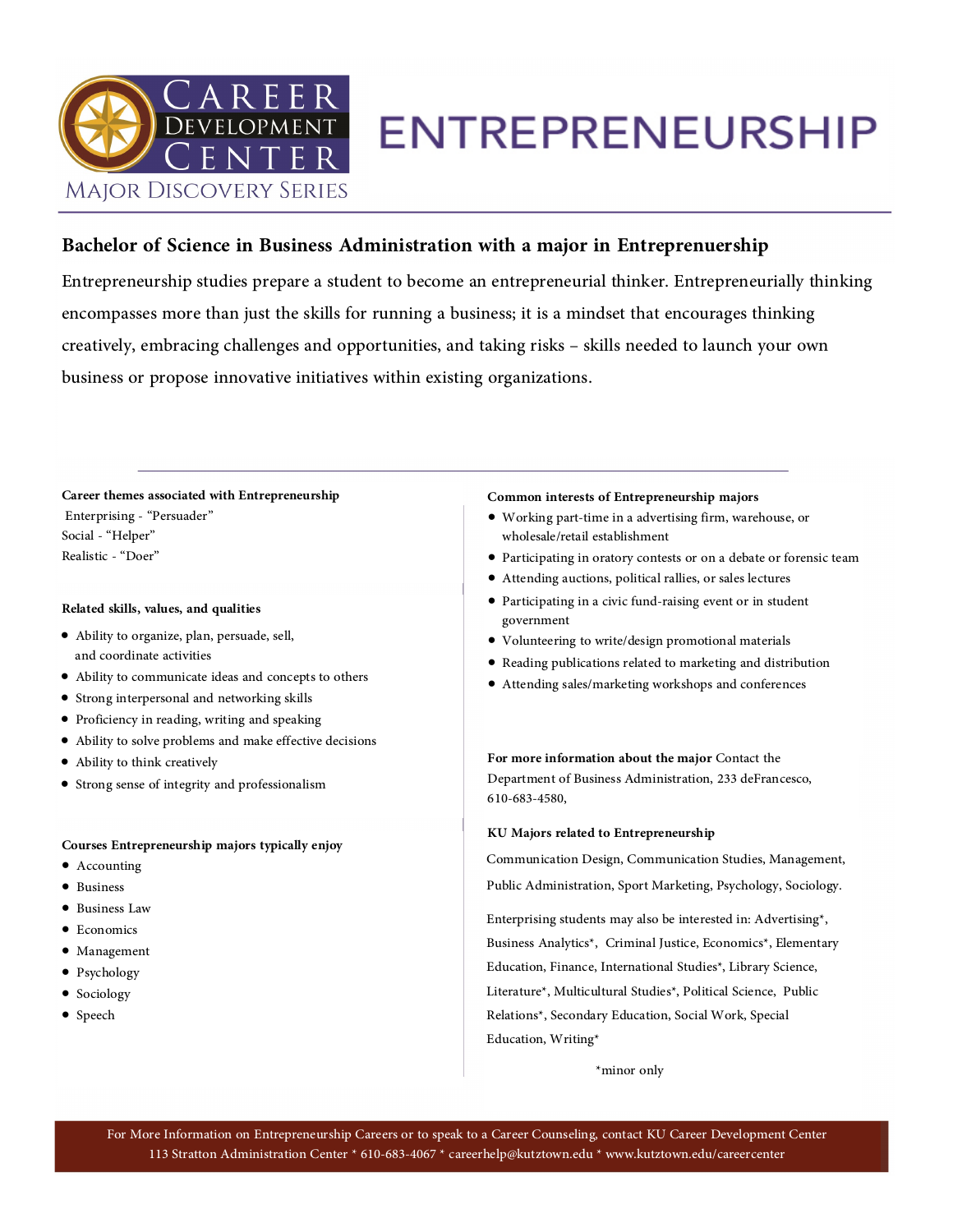## FOUR STEPS **TO SUCCESS**

DISCOVER > EXPLO  $\mathsf{R}$ 

## EXPERIENCE >IMPLEMENT

## 1<sup>ST</sup> YEAR

- Enroll in the Career Exploration Certificate.
- Attend info sessions to learn about career development and personal branding.
- Take a career assessment to<br>identify and confirm interests.
- Get involved in campus clubs and organizations.
- Develop basic workplace skills through jobs or volunteer work.
- Talk with professors, family, and friends about career ideas.
- Conduct informational interviews with professionals working in fields of interest.
- Develop a relationship with your professors and faculty advisor.

• Meet with CDC career coach.

2<sup>ND</sup> YEAR

- Attend info sessions to learn about resume writing, and externships.
- Confirm your choice of major and consider options for double major or minor.
- Research careers of interest.
- Complete a job shadowing (externship) experience.
- Seek meaningful employ-ment or volunteer work in a field related to your major.
- Explore options for under graduate research and study abroad.
- Write a resume and have it reviewed by the CDC.
- Manage your online presence.
- 3RD YEAR
- Enroll in the Career Success Certificate.
- Complete an internship and/or undergraduate research.
- Attend info sessions about internships, interviewing, job search strategies, and grad school.
- Build a LinkedIn profile and continue to monitor your online presence.
- Complete a mock interview.
- Build skills through research projects, part-time employ-ment, and volunteer work.
- Participate in Careers Cafe & networking programs.
- Attend internship & job fairs.
- Take on a leadership role in a student organization or work.
- Consider graduate school options and prepare for admissions tests.

### 4<sup>TH</sup> YEAR

- Attend your senior kick-off and other info sessions to prepare for job search/grad school.
- Update your resume and LinkedIn profile.
- Create cover letter drafts.
- Gain experience through internships<br>and/or undergraduate research.
- Secure references for job/grad school applications.
- Create your "30 second" commercial.
- Meet with CDC to develop job search strategies.
- Research employers.
- Network with professionals through events and social media.
- Join a professional organization in your discipline.
- Attend the senior etiquette dinner.
- Participate in job fairs and on-campus interviewing.

### **Sample Career Titles**

Entrepreneurship majors can be found working in a wide variety of career fields. Here are just some career titles that may be of interest. Please note that some jobs may require further education and training.

- Account Executive
- Accountant
- Administrator
- Business Office Manager
- Business Consultants
- Buyer
- Chief Executive Officer
- Controller
- Corporate Manager
- Director of Operations
- Finance Manager
- Financial Consultant
- Franchise Owner
- Management Analyst
- Marketing Manager
- President
- Product Developers
- Project Manager
- Recruiter
- Research Developer
- Sales Manager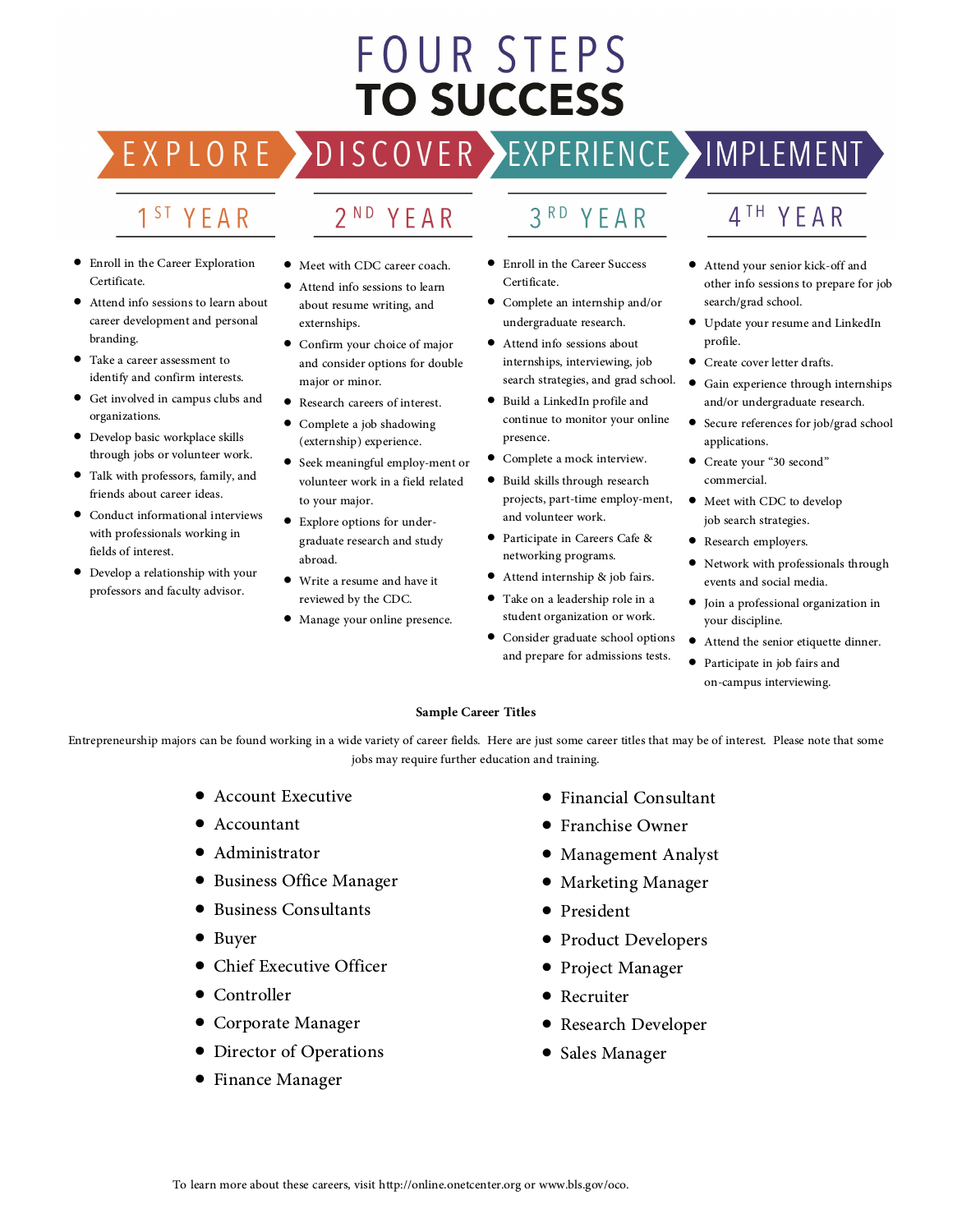### **Common Internship Sites and Employers**

### Marketing majors often find internships and employment in the following industries:

- Government
- Healthcare Industry
- Insurance & Financial Industry
- Non-Profit Organizations
- Pharmaceutical Companies
- Publishing Companies
- Retail and Hospitality Industry
- Radio/Television Stations
- Sports & Entertainment Industry
	-

# ii handshake

Handshake is the primary online resource for preparing and connecting students and alumni with employers. www.kutztown.edu/handshake

### **Useful Websites for Entrepreneurship Majors**

Whether you are researching related career fields, applying for internships or jobs, or planning to join a professional association, these websites are for you!

#### **Industry Information and Job/Internship Search Sites**

Business Job Finder http://fisher.osu.edu/fin/jobslist.htm

Careers in Finance www.careers-in-finance.com

Career Opportunities in Marketing www.careers-in-marketing.com

Executive and Management Job List www.nationjob.com/management

Marketing Jobs<br>www.marketingjobs.com<br>LaSalle Non-Profit Center<br>www.lasallenonprofitcenter.org<br>LinkedIn Jobs<br>www.linkedin.com/jobs

Small Business Administration (SBA) (Tips on starting your business from the US Government) www.sba.gov

#### **Professional Associations**

American Business Women's Association www.abwa.org

American Small Business Association www.asbaonline.org

American Management Association www.amanet.org

American Marketing Association www.ama.org

Business Professionals of America www.bpa.org

Professional Managers Association www.promanager.org

Project Management Institute www.pmi.org

Sales and Marketing Executives International www.smei.org Society for Marketing Professional Services www.smps.org